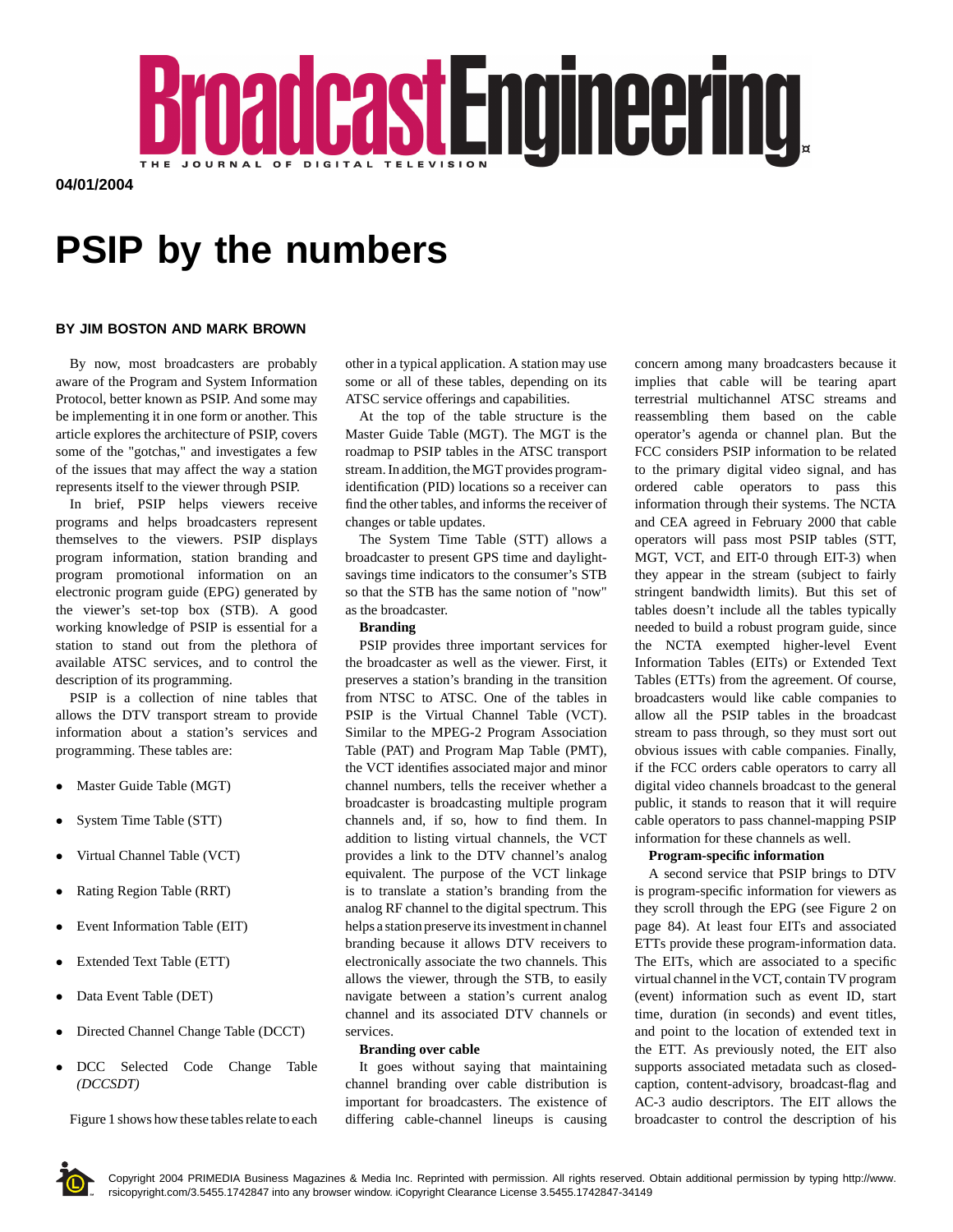programming as he chooses.

The ETT is fundamentally responsible for providing broadcasters the ability to support extended program-description information in the EPG. The EIT carries the name of the program, while the ETTs carry longer text messages for describing events and virtual channels. Each EIT entry has a pointer to allow connection to the appropriate ETT, as does the VCT. In addition, the ETT can support descriptions in multiple languages. To reduce bandwidth, text strings in the ETT may use Huffman coding. The MGT defines sizes, PIDs and version numbers for all of the EITs and associated ETTs.

There can be as many as 128 EITs. Each table describes the events for a three-hour interval. Thus, the station can send as many as 16 days of programming in advance. At minimum, every transport stream must include the first four EITs, and the station should include at least 24 EITs (about three days' worth). As mentioned earlier, the cable operators have only ensured that they will pass four EITs. Each EIT representing a time slot can have multiple instances — one for each virtual channel.

# **Enhanced services**

Finally, let's take a quick look at the remaining PSIP tables: the Data Event Table (DET), Directed Channel Change Table (DCCT) and DCC Selected Code Change Table (DCCSDT). Currently, these tables are not in wide use, but stations will likely make more use of them as the ATSC market matures.

The DET announces the data portion of a video/audio/data event when the data event doesn't exactly match the video/audio event in duration (in which case, the EIT carries information about the data). This is an important factor in datacasting applications and advanced STB applications. Essentially, the DET allows the station to announce dataenhanced services. This allows a viewer looking at the program guide to see which DTV program streams carry enhanced data such as statistics for sports programming or Web-page content to supplement the audio and video streams. Additionally, PSIP can announce the existence of stand-alone data, either related to programming or totally divorced from it, such as computer software or media files like AVI files. In the future, it is quite possible that broadcasters, instead of transmitting many real-time program streams, will send some combination of real-time and non-real-time files. The STB could then stream out the multimedia files at the viewer's request.

The DCCT instructs the receiver to change

channels based on viewer preferences, demographics or geographical location. This table from the broadcaster works in conjunction with a DCCSDT in the STB. The table defines the classification scheme that viewers use to express preferences during receiver setup. This feature could become important if HD channels are brought up while SD channels are temporarily dropped.

# **Doing it right**

Correct implementation of PSIP is essential. Some broadcasters have already found that incorrect implementation of PSIP can render some or all of their NTSC and DTV services unavailable to DTV receivers. In ATSC's infancy, the mis-programming of PSIP data allowed DTV stations to "hijack" other DTV stations' virtual channels inadvertently through the STB. PSIP has been designed to allow broadcasters to take advantage of new digitaltransmission capabilities. Along those lines, an interesting ability of PSIP is to tie the virtual channels of separate physical DTV channels together. In the DTV realm, duopolies will be able to combine the two stations seamlessly under a single brand.

# **Reducing static**

PSIP, although not currently explicitly required by the FCC, is an ATSC requirement. Many DTV stations to date still use only static PSIP produced by the encoder/mux. At this most simple operational level, the station manually enters the VCT and MGT tables, along with four (generally blank) EIT tables, into the ATSC mux (the mux must dynamically generate the STT). This minimum implementation does not support audio language selection, closed-caption selection, broadcast flag, V-chip or program guide. The broadcaster also gives up PSIP's promotional capabilities.

If STBs are ever to build worthwhile electronic program guides, then broadcasters will have to fill all the aforementioned tables and do so at an ever-changing rate. Dynamic PSIP requires a separate subsystem — either a separate stand-alone box or modules added to a vendor's mux that accept a constantly updated datastream — to continually update the PSIP tables. Updated tables are available from companies such as Tribune Media Services, Scout, or organizations such as the PBS National Database (NOLA), and from traffic and even automation systems. A station can generate dynamic PSIP without human intervention by taking advantage of information updates from systems they already use (see Figure 3).

Some PSIP generators can even synchronize with encoder/mux configurations, dramatically easing transitions from a single HD virtual channel to/from multiple SD virtual channels. Static PSIP will certainly have become dynamic before the FCC decides to clamp down on ATSC broadcasts in the areas of closed captioning and the broadcast flag so widely discussed today. It is known as the redistribution-control descriptor, and the broadcast flag's purpose is to signal to the STB whether or not it should allow the viewer to record a particular program. Dynamic PSIP indicates the presence of closed captioning and the broadcast flag.

In static PSIP environments, closed-caption data are often flagged as available. The problem with marking every program as having captioning service available, whether or not it is actually available, is that some STBs have been known to crash occasionally and require resetting. As for the redistributioncontrol descriptor, it will need to be set on a show-by-show basis based on contractual agreements.

By the time NTSC is currently scheduled to go dark, 100 percent of all new non-exempt programming must have closed captioning. And, by 2008, 75 percent of pre-rule programming must also have closed captioning. There are several exemptions, including programs created before 1996 that do not have contractual obligation to provide closed captioning, any program whose provider can convince the FCC that captioning presents too great a burden, programming done in any language other than English or Spanish, programs having lengths of less than 10 minutes, and local programs that have no repeat broadcast value. Other exemptions include startup broadcasters (with a four-year grace period) and extremely small broadcasters. In all, the commission has 13 items that can exempt captioning. But, for the average broadcaster, most will never apply. Since many STBs require the presence of the closed-caption descriptor in PSIP to decode the closed-caption data, using dynamic PSIP is the only way to completely comply with the FCC's mandates for end-to-end closed captioning.

#### **Implement PSIP now**

As the ATSC market continues to mature now and in the future, one thing is sure: Competitive and legislative pressures will affect how broadcasters continue to support PSIP. Be prepared. It is in a station's best interest to adopt dynamic PSIP. Alternative systems that take away the broadcaster's control of branding and promotion are showing up in the marketplace.